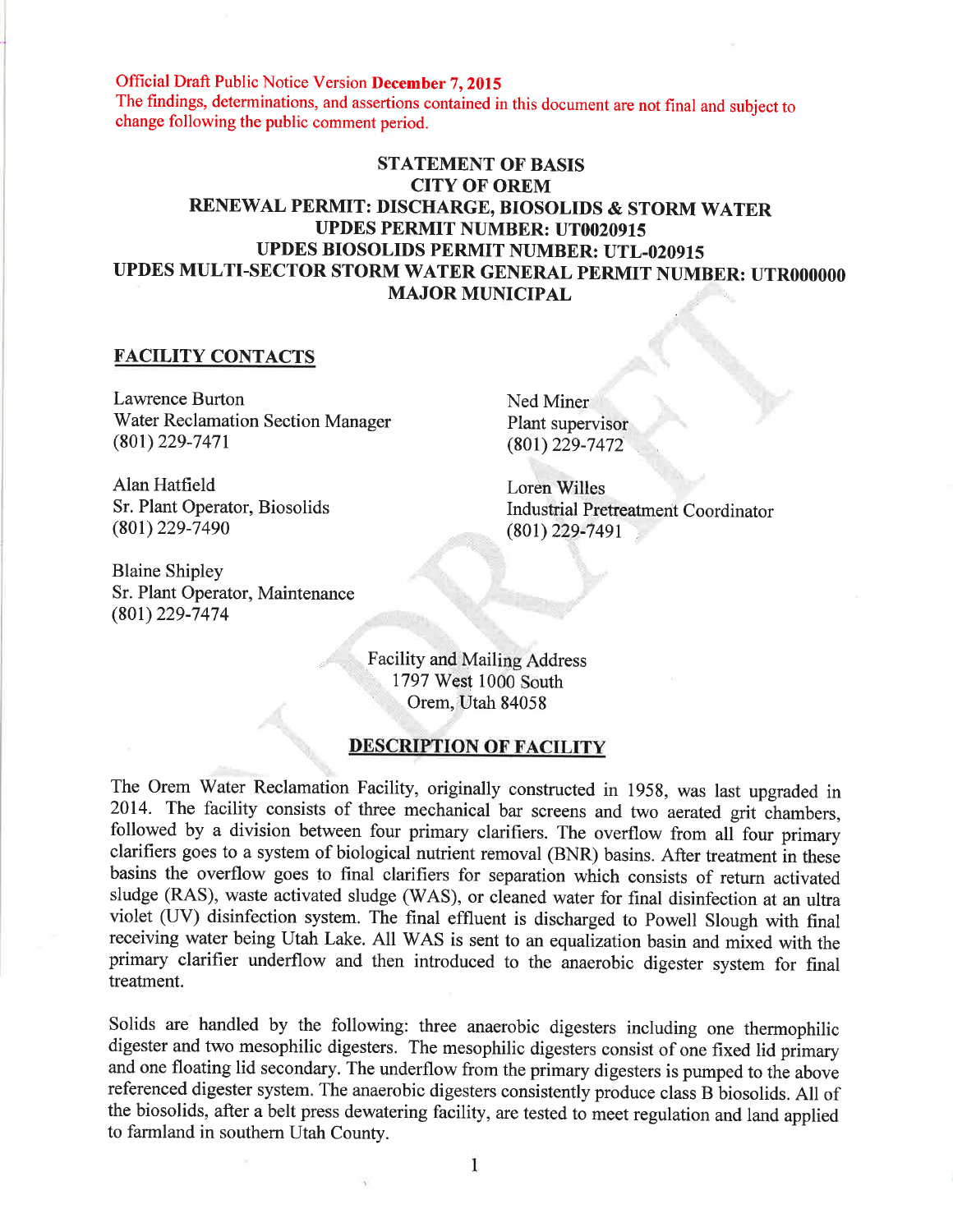City of Orem **FSSOB** ur0020915 Page 2

The facility serves the City of Orem, the City of Lindon, and a portion of the Town of Vineyard. The average design flow is 13.5 MGD, with a design population equivalent of 135,000. The facility is located at 1797 West 1000 South in Orem City, Utah County, Utah latitude 40°16'39" and longitude  $111°44'19"$ , with STORET Number 499525.

# SUMMARY OF CHANGES FROM PREVIOUS PERMIT

The City of Orem has modified the disinfection at the wastewater treatment plant from chlorine to UV. Due to the modification, the City of Orem will not long be.required to sample for chlorine.

UAC R3I7-l-3.3, Technology-based Phosphorus Eflluent Linits (TBPEL), establishes new regulations for the discharge of phosphorus to surface waters. The TBPEL rule includes the following requirements for non-lagoon wastewater treatment plants:

- 1. All non-lagoon treatment works discharging wastewater to surface waters of the state shall provide treatment processes which will produce effluent less than or equal to an annual mean of 1.0 mg/L for total phosphorus. This TBPEL shall be achieved by January 1, 2020.
- 2. The Director may authorize a variance to the TBPEL under the conditions listed in  $UAC$  $R317-3.3$ .C. Demonstrations that a variance is applicable must be made by **January 1**, 2018.
- 3. All discharging treatment works are required to implement, at a minimum, monthly monitoring of the following beginning July 1, 2015:
	- a. Influent for total phosphorus (as P) and total Kjeldahl nitrogen (as N) concentrations;
	- b. Effluent for total phosphorus and orthophosphate (as P), ammonia, nitrate-nitrite and total.Kjeldahl nitrogen (an N);
	- c. All monitoring shall be based on 24-hour composite samples by use of an automatic sampler or a minimum of four grab samples collected a minimum of two hours apart.
	- d. Discharge Monitoring Reports for your facility will be updated by DWQ to include the above mentioned parameters prior to the July 2015 monitoring period.

Therefore the permit will include requirements for monthly composite sampling of total ammonia, orthophosphate, phosphorus, total kjeldahl nitrogen (TKN), nitrate, and nitrate.

The daily maximum and monthly average ammonia limits are more stringent than the existing permit. These changes were calculated in the waste load analysis.

#### **DISCHARGE**

#### DESCRIPTION OF DISCHARGE

i.,:

The City of Orem has been reporting self-monitoring results on Discharge Monitoring Reports on a monthly basis. A review of the last 3 years of data indicates there were minimal violations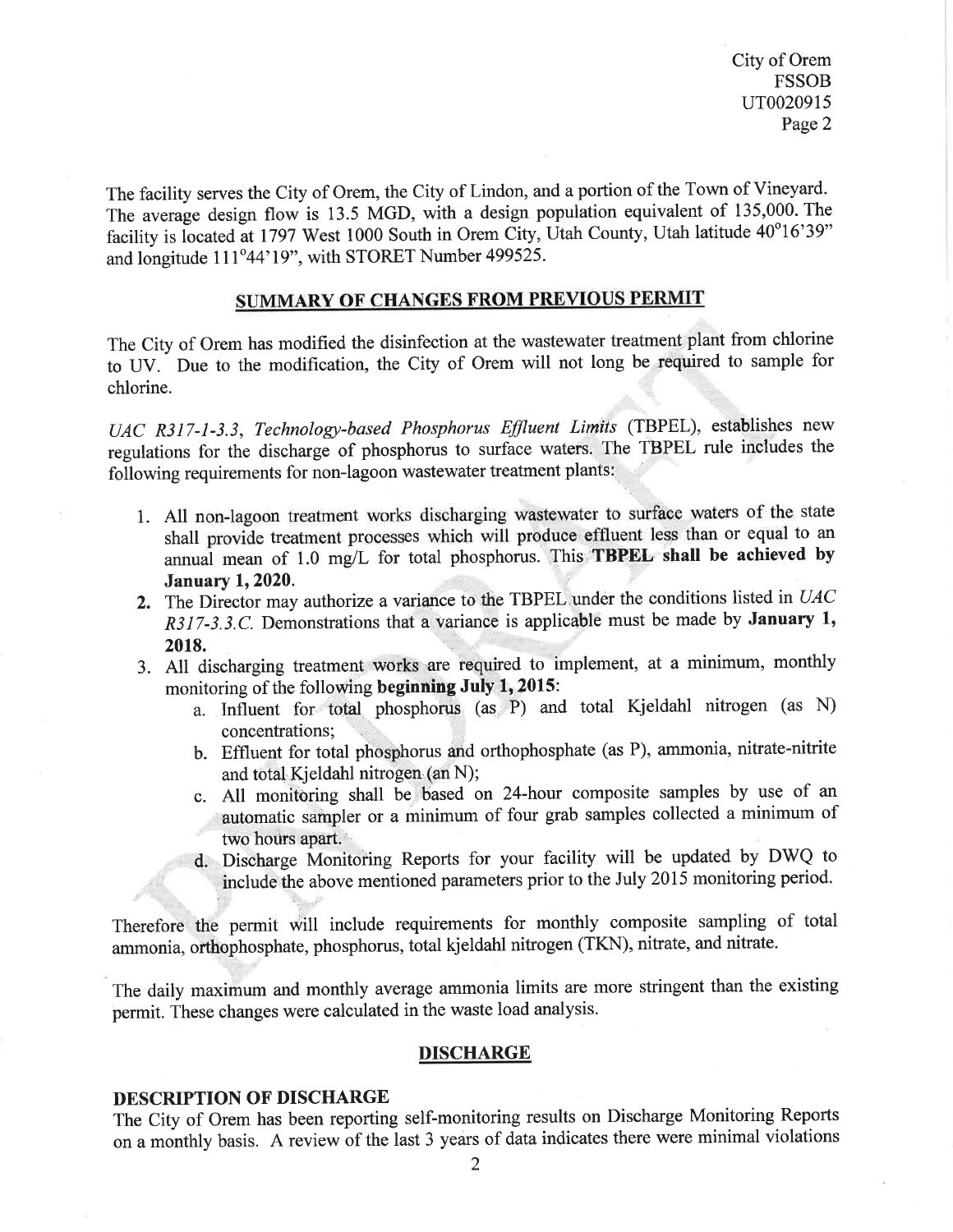which did not resulted in enforcement. For more information regarding Provo City's compliance history see the following website echo.epa.gov/effluent-charts#UT0020915.

Outfall Description of Discharge Point<br>  $0.01$  A 36 inch diameter pine located

A 36 inch diameter pipe located between a ground water drain pipe and the outlet from Clegg's pond into Powell Slough at latitude  $40^{\circ}$   $16^{\circ}$  39" and longitude  $111^{\circ}$ 44'19".

# RECEIVING WATERS AND STREAM CLASSIFICATION

The discharge flows into the Powell Slough and thence to Utah Lake. Powell Slough is Class 28,3C and 3D according to Utah Administrative Code (UAC) R3l7-2-13.5.c.:

- Class 2B -Protected for secondary contact recreation such as boating, wading, or similar uses.
- Class 3C -Protected for nongame fish and other aquatic life, including the necessary aquatic organisms in their food chain
- Class 3D -Protected for waterfowl, shore birds and other water oriented wildlife not included in Class 34, 38, or 3C, including the necessary aquatic organisms in their food chain.

# TOTAL MAXIMUM DAILY LOAD (TMDL) CONSIDERATIONS

This facility ultimately discharges to Utah Lake which is listed on Utah's 2006 303(d) list of impaired waterbodies. Utah Lake.hâs been identified as impaired for total phosphorous (TP) and total dissolved solids (TDS). Currently, a TMDL evaluation is underway for the lake. The TMDL process may result in pollutant load reductions and wasteload allocations for either of these constituents. Wasteload allocations would then be translated to effluent limits in UPDES permits. It is therefore strongly recommended that the facility's staff participate in the TMDL process. It is also recommended that the facility self-monitor TDS on a monthly basis in order to better quantify loading of this pollutant of concern. Please contact your UPDES permit writer for information on scheduled TMDL meetings.

# BASIS FOR EFFLUENT LIMITATIONS

Limitations on total suspended solids (TSS), biochemical oxygen demand (BOD<sub>5</sub>), e-coli, pH and percent removal for BOD<sub>5</sub> and TSS are based on current Utah Secondary Treatment Standards, UAC R3I7-l-3.2. WET, total residual chlorine (TRC), ammonia and dissolved oxygen (DO) are water quality based and derived by waste load analysis. The oil and grease is based on best professional judgment (BPJ).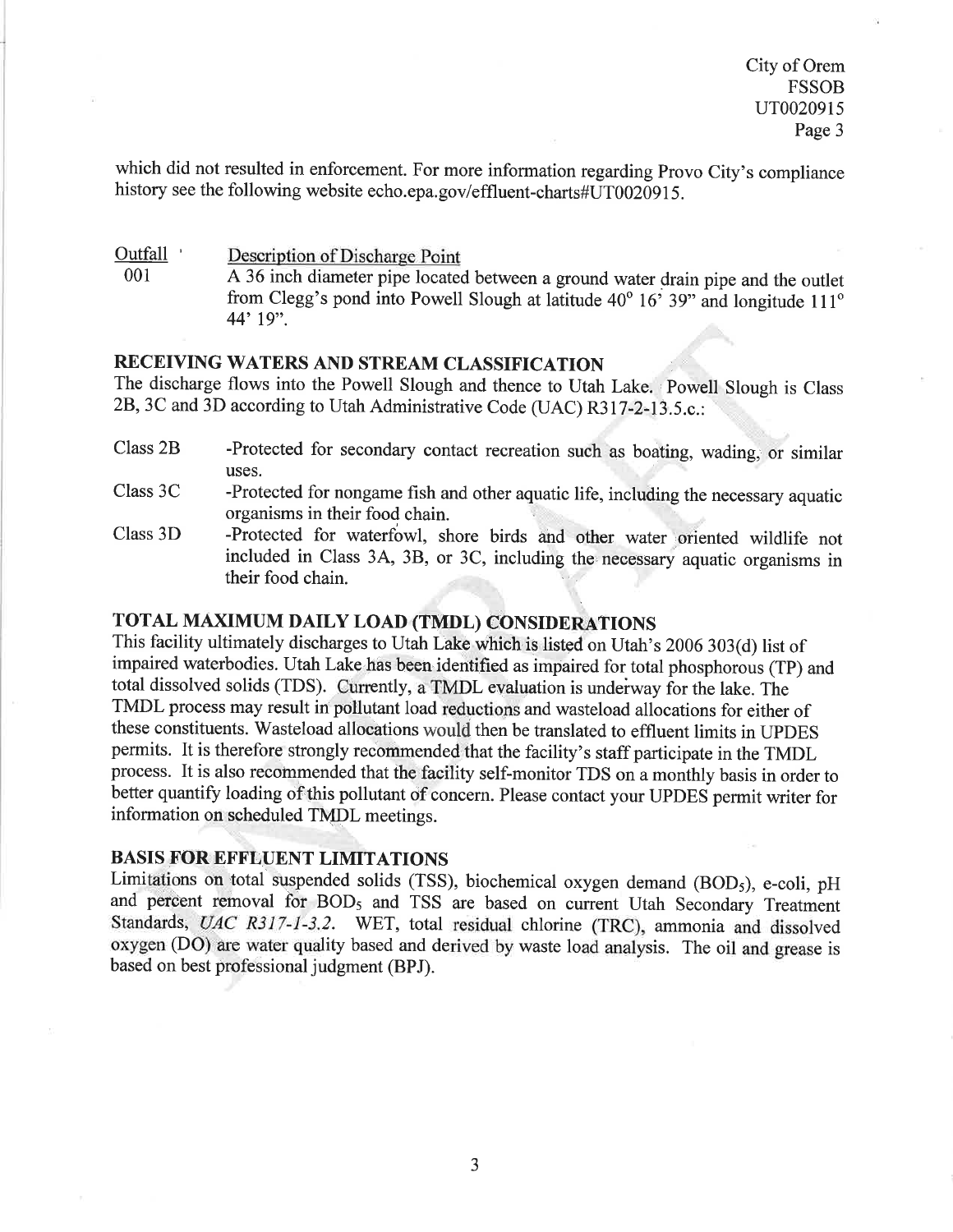|                                                                                                             | <b>Effluent Limitations</b>   |                                                  |                                                  |                                                  |                                               |
|-------------------------------------------------------------------------------------------------------------|-------------------------------|--------------------------------------------------|--------------------------------------------------|--------------------------------------------------|-----------------------------------------------|
| Parameter                                                                                                   | Maximum<br><b>Monthly Avg</b> | Maximum<br><b>Weekly Avg</b>                     | Yearly<br>Average                                | Daily<br>Minimum                                 | Daily<br>Maximum                              |
| <b>Total Flow</b>                                                                                           | 14                            | <b>NA</b>                                        | <b>NA</b>                                        | <b>NA</b>                                        | <b>NA</b>                                     |
| $BOD5$ , mg/L<br>BOD, Min. % Removal                                                                        | 25<br>85                      | 35<br><b>NA</b>                                  | <b>NA</b><br><b>NA</b>                           | <b>NA</b><br><b>NA</b>                           | <b>NA</b><br><b>NA</b>                        |
| $TSS$ , mg/L<br>TSS Min. % Removal                                                                          | 25<br>85                      | 35<br><b>NA</b>                                  | <b>NA</b><br><b>NA</b>                           | <b>NA</b><br><b>NA</b>                           | <b>NA</b><br>NA                               |
| Dissolved Oxygen, mg/L                                                                                      | <b>NA</b>                     | <b>NA</b>                                        | NA                                               | 5.5                                              | <b>NA</b>                                     |
| Total Ammonia (as N),<br>mg/L<br>Summer (Jul-Sep)<br>Fall (Oct-Dec)<br>Winter (Jan-Mar)<br>Spring (Apr-Jun) | 3.0<br>4.0<br>5.0<br>4.0      | <b>NA</b><br><b>NA</b><br><b>NA</b><br><b>NA</b> | <b>NA</b><br><b>NA</b><br><b>NA</b><br><b>NA</b> | <b>NA</b><br><b>NA</b><br><b>NA</b><br><b>NA</b> | 11.0<br>15.0<br>19.0<br>14.0                  |
| E-Coli, No./100mL                                                                                           | 126                           | 157                                              | <b>NA</b>                                        | <b>NA</b>                                        | <b>NA</b>                                     |
| WET, Chronic<br>Biomonitoring                                                                               | NA                            | <b>NA</b>                                        | <b>NA</b>                                        | <b>NA</b>                                        | $IC_{25} > 89\%$<br>effluent<br>(from<br>WLA) |
| Oil & Grease, $mg/L$                                                                                        | <b>NA</b>                     | <b>NA</b>                                        | <b>NA</b>                                        | <b>NA</b><br>$\overline{ }$                      | 10.0                                          |
| pH, Standard Units                                                                                          | <b>NA</b>                     | <b>NA</b>                                        | <b>NA</b>                                        | 6.5                                              | 9                                             |

The permit limitations are:

NA – Not Applicable.

# SELF-MONITORING AND REPORTING REQUIREMENTS

The following self-monitoring requirements are the same as in the previous permit. The permit will require reports to be submitted monthly and quarterly, as applicable, on Discharge Monitoring Report (DMR) forms due 28 days after the end of the monitoring period. Lab sheets for biomonitoring must be attached to the biomonitoring DMR.

The monitoring requirements are based on the Division of Water Quality's guidelines for selfmonitoring. The guidelines indicate that Orem should be sampling five times a week, due to <sup>a</sup> good compliance history sampling will be reduced to three times a week.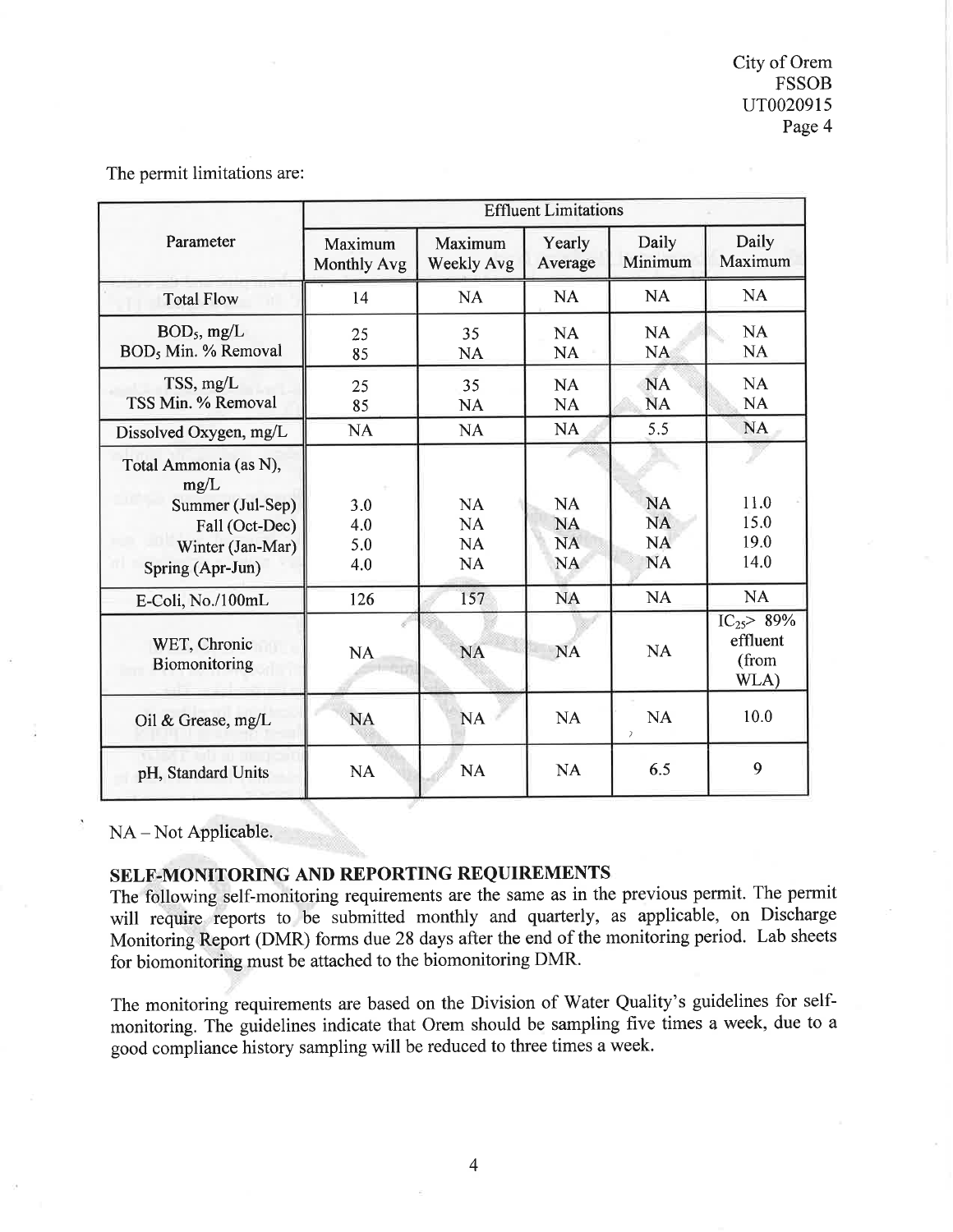| Self-Monitoring and Reporting Requirements                            |                                                  |                        |              |
|-----------------------------------------------------------------------|--------------------------------------------------|------------------------|--------------|
| Parameter                                                             | Frequency                                        | Sample Type            | Units        |
| <b>Total Flow</b>                                                     | Continuous                                       | Recorder               | <b>MGD</b>   |
| BOD <sub>5</sub> , Influent<br><b>Effluent</b>                        | 3 x Weekly<br>3 x Weekly                         | Composite<br>Composite | mg/L<br>mg/L |
| TSS, Influent<br>Effluent                                             | 3 x Weekly<br>3 x Weekly                         | Composite<br>Composite | mg/L<br>mg/L |
| E. Coli                                                               | 3 x Weekly                                       | Grab                   | No./100mL    |
| pH                                                                    | 3 x Weekly                                       | Grab                   | <b>SU</b>    |
| Total Ammonia (as N)                                                  | 3 x Weekly                                       | Grab                   | mg/L         |
| <b>DO</b>                                                             | 3 x Weekly                                       | Grab                   | mg/L         |
| WET-Biomonitoring                                                     | Quarterly                                        | Composite              | Pass/Fail    |
| Oil & Grease                                                          | When Sheen is Observed                           | Grab                   | mg/L         |
| <b>Total Ammonia</b>                                                  | Monthly                                          | Composite              | mg/L         |
| Orthophosphate, (as P)                                                | Monthly                                          | Composite              | mg/L         |
| Phosphorus, Total<br>Influent<br><b>Effluent</b>                      | Monthly<br>Monthly                               | Composite<br>Composite | mg/L<br>mg/L |
| Total Kjeldahl Nitrogen,<br>TKN (as N)<br>Influent<br><b>Effluent</b> | Monthly<br>Monthly                               | Composite<br>Composite | mg/L<br>mg/L |
| Nitrite-Nitrate                                                       | Monthly                                          | Composite              | mg/L         |
| Metals, Influent<br><b>Effluent</b>                                   | Quarterly<br>Composite<br>Quarterly<br>Composite |                        | mg/L<br>mg/L |
| <b>Organic Toxics</b>                                                 | Yearly                                           | Grab                   | mg/L         |

# BIOSOLIDS

For clarification purposes, sewage sludge is considered solids, until treatment or testing shows that the solids are safe, and meet beneficial use standards. After the solids are tested or treated, the solids are then known as biosolids. Class A biosolids, may be used for high public contact sites, such as home lawns and gardens, parks, or playing fields, etc. Class B biosolids may be used for low public contact sites, such as farms, rangeland, or reclamation sites, etc.

# SUBSTANTIAL BIOSOLIDS TREATMENT CHANGES

During the previous permit cycle Orem has completed the changeover of their process to a 100% anaerobic digestion. This required the completion of thermophilic and mesophilic digesters, and transition of the old digesters to holding tanks. The trickling filters have been removed and the oxidation ditches have been converted to biological nutrient removal basins. They no longer produce aerobic solids.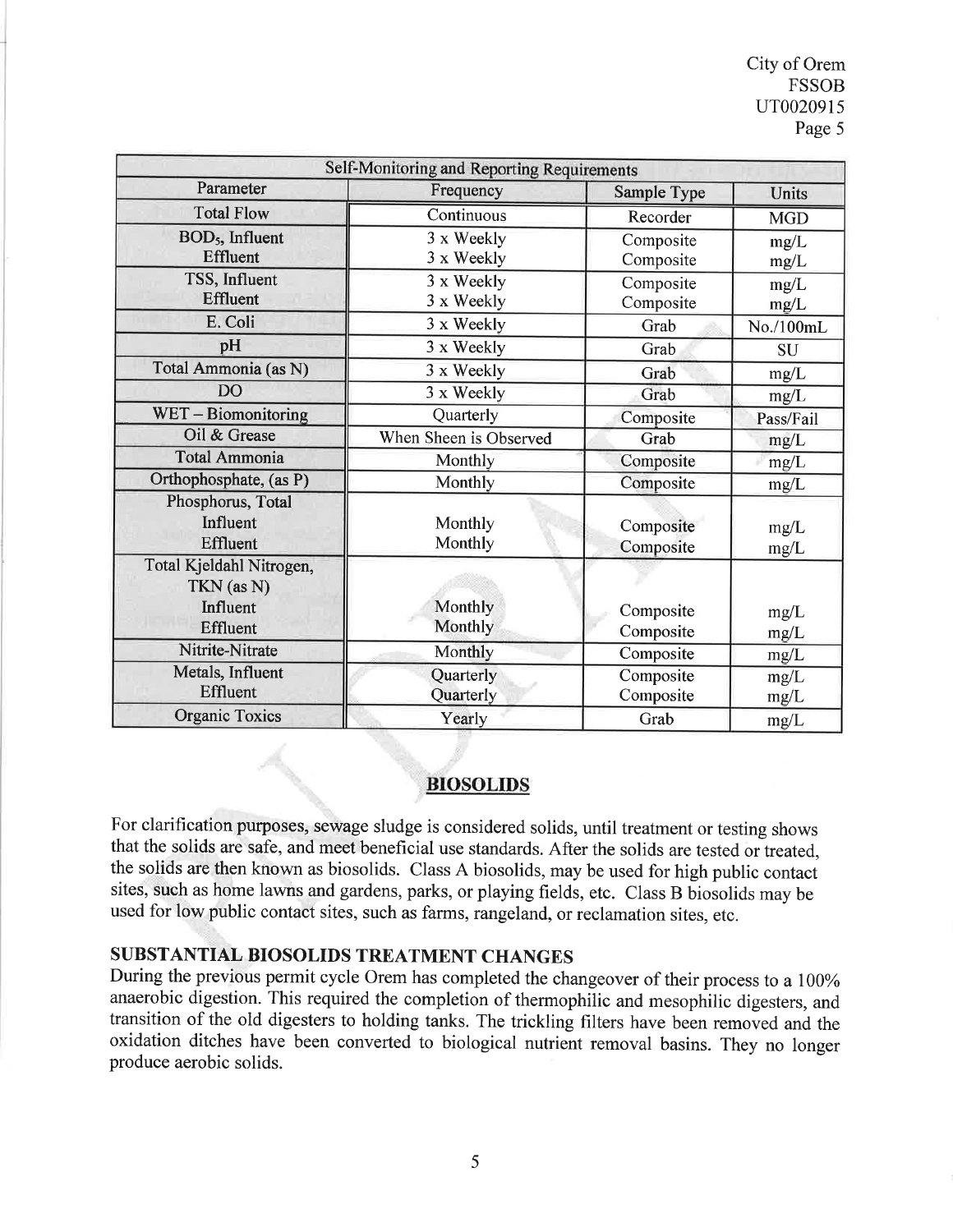### DESCRIPTION OF TREATMENT AND DISPOSAL

The Permittee submitted their 2014 annual biosolids report on February 13, 2015. The report states the Permittee produced 1,088 dry metric tons (DMT) of solids. 1088 DMT were land applied on agricultural land. An additional 762 DMT were stored for next year.

Orem treats the waste water through clarification and BNR's. The solids removed in the clarifier are sent to solids treatment. The solids are first thickened in diffused air floatation (DAF) basin prior to digestion. From the DAF the solids go to the Thermophilic Digester, then to the Mesophilic Digesters (one primary, one secondary). From here the solids are directed to the old aerobic digester which has been converted to a holding tank. This process produces 100%<br>anaerobic biosolids.

The solids are dewatered by belt presses four days a week. Dewatered solid are stored in drying beds until they are delivered to farm for land application. This storàge allows them to increase and adjust production as needed.

The solids could meet Class A, but Orem has chosen to only test for Class B. The solids are hauled off to multiple farms across Utah County to improve crop production.

The last inspection conducted at the land application site was September 30, 2015. The inspection showed that Orem was in compliance with all aspects'of the biosolids management program.

# SELF-MONITORING REQUIREMENTS

Under 40 CFR 503.16(a)(1), the self-monitoring requirements are based upon the amount of biosolids disposed per year and shall be monitored according to the chart below.

| Minimum Frequency of Monitoring (40 CFR Part 503.16, 503.26. and 503.46) |                         |                                |  |
|--------------------------------------------------------------------------|-------------------------|--------------------------------|--|
| Amount of Biosolids Disposed Per Year                                    |                         | <b>Monitoring Frequency</b>    |  |
| Dry US Tons                                                              | Dry Metric Tons         | Per Year or Batch              |  |
| $> 0$ to $<$ 320                                                         | $> 0$ to $< 290$        | Once Per Year or Batch         |  |
| $>$ 320 to $<$ 1650                                                      | $>$ 290 to $<$ 1,500    | Once a Quarter or Four Times   |  |
| $> 1,650$ to $< 16,500$                                                  | $> 1,500$ to $< 15,000$ | <b>Bi-Monthly or Six Times</b> |  |
| > 16,500                                                                 | > 15,000                | Monthly or Twelve Times        |  |

In 2014, Orem disposed of 1,088 DMT of biosolids; therefore they need to sample at least Four times a year. This is less than in the prior permit. The changes in their process have reduced the biosolids production. Orem has chosen to continue sampling at the previous rate in anticipation of growth in the system.

### Landfill Monitoring

Under 40 CFR 258, the landfill monitoring requirements include a paint filter test. If the biosolids do not pass a paint fîlter test, the biosolids cannot be disposed in the sanitary landfill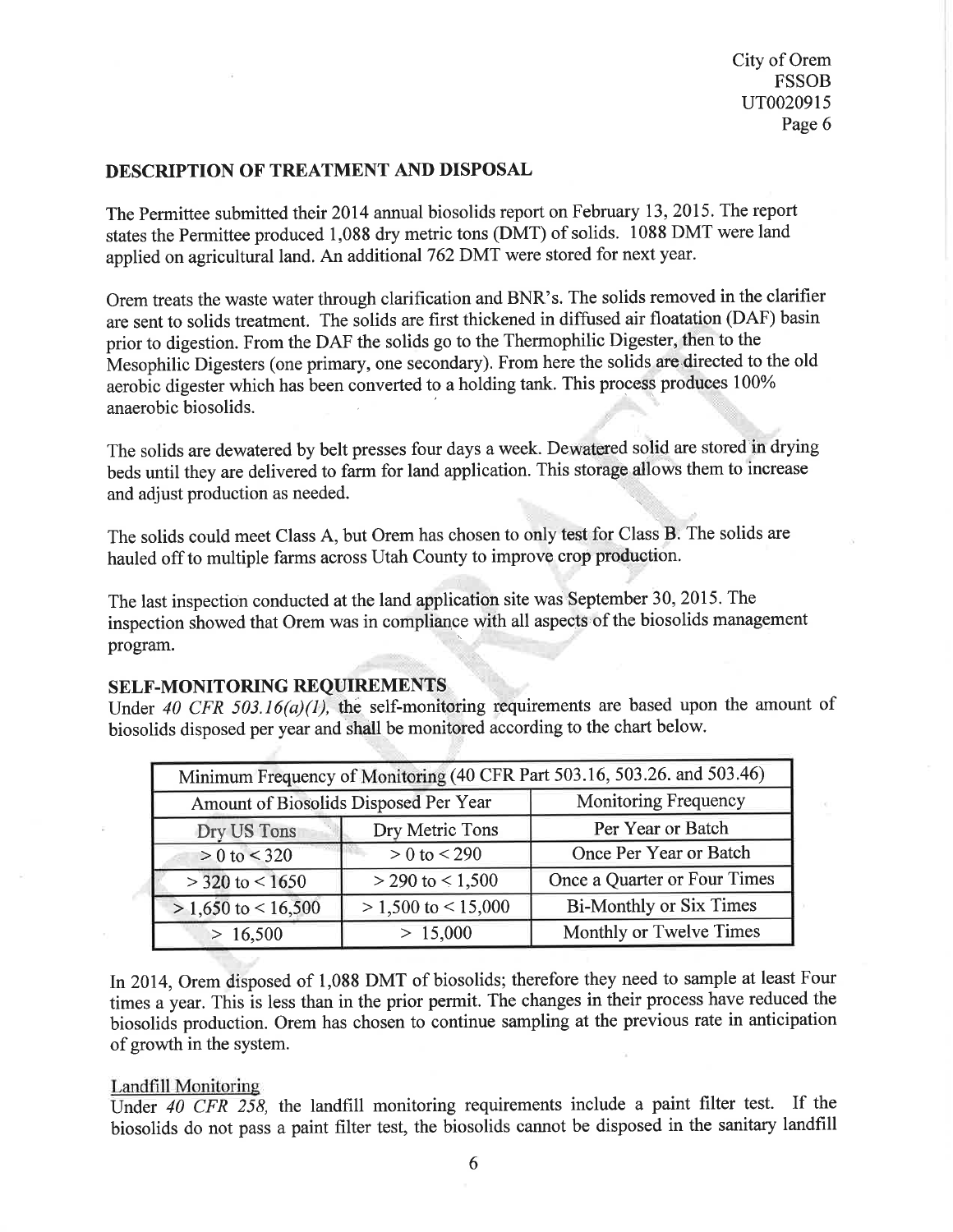(40 CFR 258.28 $(c)(1)$ ). No biosolids were landfilled in 2015.

### BIOSOLIDS LIMITATIONS

#### Heavy Metals

#### Class A Biosolids for Home Lawn and Garden Use

The intent of the heavy metals regulations of Table 3, 40 CFR 503.13 is to ensure the heavy metals do not build up in the soil in home lawn and gardens to the point where the heavy metals become phytotoxic to plants. The permittee will be required to produce an information sheet (see Part III. C. of the permit) to made available to all people who are receiving and land applying Class A biosolids to their lawns and gardens. If the instructions of the information sheet are followed to any reasonable degree, the Class A biosolids will be able to be land applied year after year, to the same lawns and garden plots without any deleterious effeçts to the environment. The information sheet must be provided to the public, because the permitteê is not required, nor able to track the quantity of Class A biosolids that are land applied to home lawns and gardens.

### Class A Requirements With Regards to Heavy Metals

If the biosolids are to be applied to a lawn or home garden, the biosolids shall not exceed the maximum heavy metals in Table I and the monthly average pollutant concentrations in Table <sup>3</sup> (see Table 1 and Table 3 below). If the biosolids do not meet these requirements, the biosolids cannot be sold or given away for applications to home lawns and gardens.

#### Class B Requirements for Agriculture and Reclamation Sites

The intent of the heavy metals regulations of Tables 1, 2 and 3, of 40 CFR 503.13 is to ensure that heavy metals do not build up in the soil at farms, forest land, and land reclamation sites to the point where the heavy metals become phytotoxic to plants. The permittee will be required to produce an information sheet (see *Part III. C.* of the permit) to be handed out to all people who are receiving and land applying Class B biosolids to farms, ranches, and land reclamation sites (if biosolids are only applied to land owned by the permittee, the information sheet requirements are waived). If the biosolids are land applied according to the regulations of 40 CFR 503.13, to any reasonable degree, the Class B biosolids will be able to be land applied year after year, to the same farms, ranches, and land reclamation sites without any deleterious effects to the environment.

#### Class B Requirements With Regards to Heavy Metals

If the biosolids are to be land applied to agricultural land, forest land, a public contact site or <sup>a</sup> reclamation site it must meet at all times:

The maximum heavy metals listed in Table 1 and the heavy metals loading rates in Table 2; or

The maximum heavy metals in Table 1 and the monthly heavy metals concentrations in Table 3.

Tables I,2, and 3 of Heavy Metal Limitations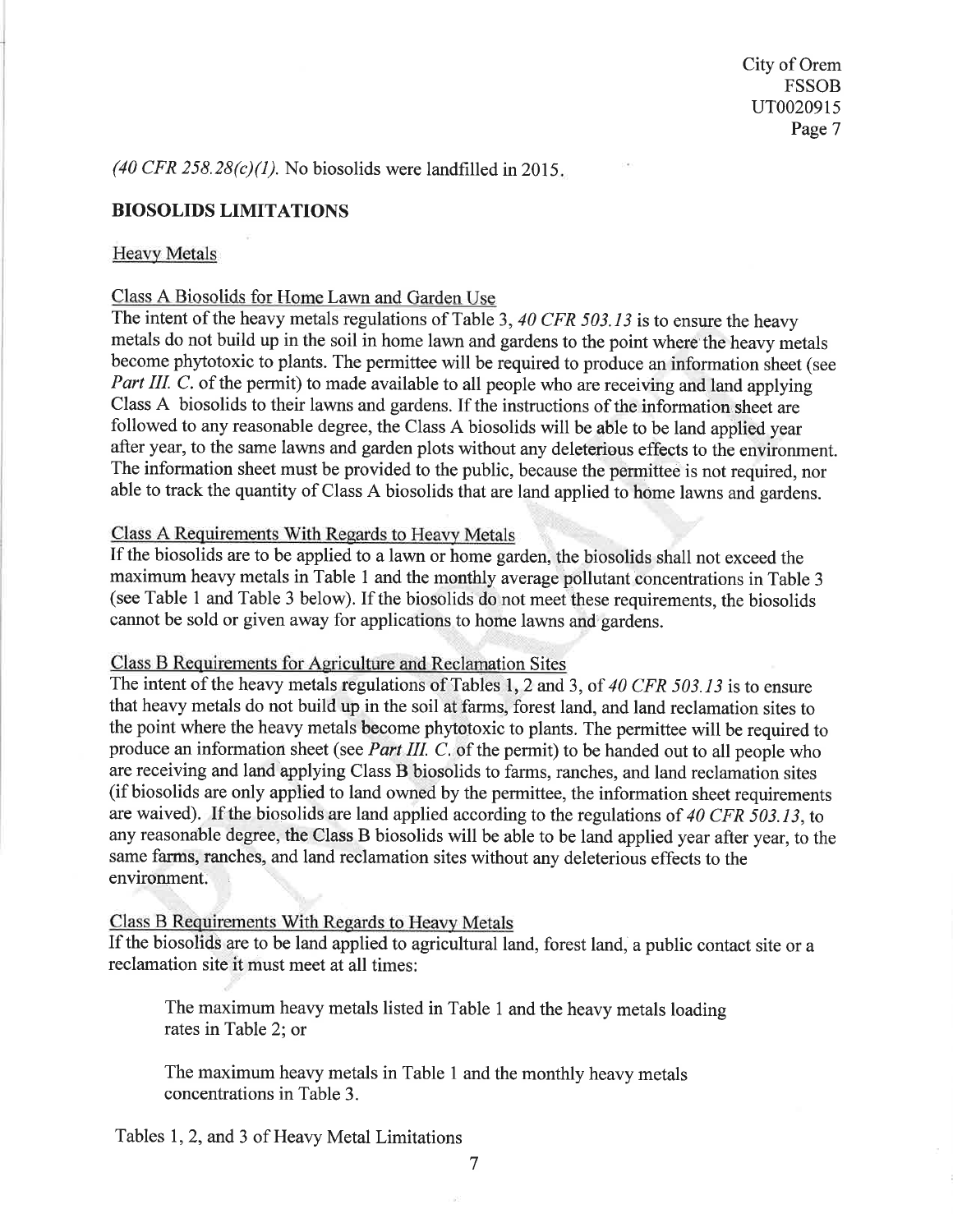City of Orem FSSOB uT0020915 Page 8

| Pollutant Limits, (40 CFR Part 503.13(b)) Dry Mass Basis |                                                        |                       |                                       |                                            |
|----------------------------------------------------------|--------------------------------------------------------|-----------------------|---------------------------------------|--------------------------------------------|
| <b>Heavy Metals</b>                                      | Table 1                                                | Table 2               | Table 4<br>Table 3                    |                                            |
|                                                          | Ceiling Conc.<br>Limits,<br>(mg/kg)<br>$*_a, *_b, *_c$ | $CPLR^1$ ,<br>(mg/ha) | Pollutant<br>Conc. Limits,<br>(mg/kg) | $APLR^2$ ,<br>$(mg/ha-yr)$<br>$*a, *b, *c$ |
| <b>Total Arsenic</b>                                     | 75                                                     | 41                    | 41                                    | 41                                         |
| <b>Total Cadmium</b>                                     | 85                                                     | 39                    | 39                                    | 39                                         |
| <b>Total Copper</b>                                      | 4300                                                   | 1500                  | 1500                                  | 1500                                       |
| <b>Total Lead</b>                                        | 840                                                    | 300                   | 300                                   | 300                                        |
| <b>Total Mercury</b>                                     | 57                                                     | 17                    | 17                                    | 17                                         |
| <b>Total Molybdenum</b>                                  | 75                                                     | N/A                   | N/A                                   | N/A                                        |
| <b>Total Nickel</b>                                      | 420                                                    | 420                   | 420                                   | 420                                        |
| <b>Total Selenium</b>                                    | 100                                                    | 100                   | 100                                   | 100                                        |
| <b>Total Zinc</b>                                        | 7500                                                   | 2800                  | 2800                                  | 2800                                       |

\*a, The limitations represent the maximum allowable levels of heavy metals in any biosolids intended for land application.

- \*c, Any violation of these limitations shall be reported in accordance with the requirements of Part III.F.1. of the permit.
- \*d, These limitations represent the maximum allowable levels of heavy metals based on an average of all samples taken during a 30 day period.

If the biosolids do not meet these requirements they cannot be land applied.

#### Pathogens

The Pathogen Control class listed in the table below must be met;

 $1$  CPLR -- Cumulative Pollutant Loading Rate

 $2$  APLR - Annual Pollutant Loading Rate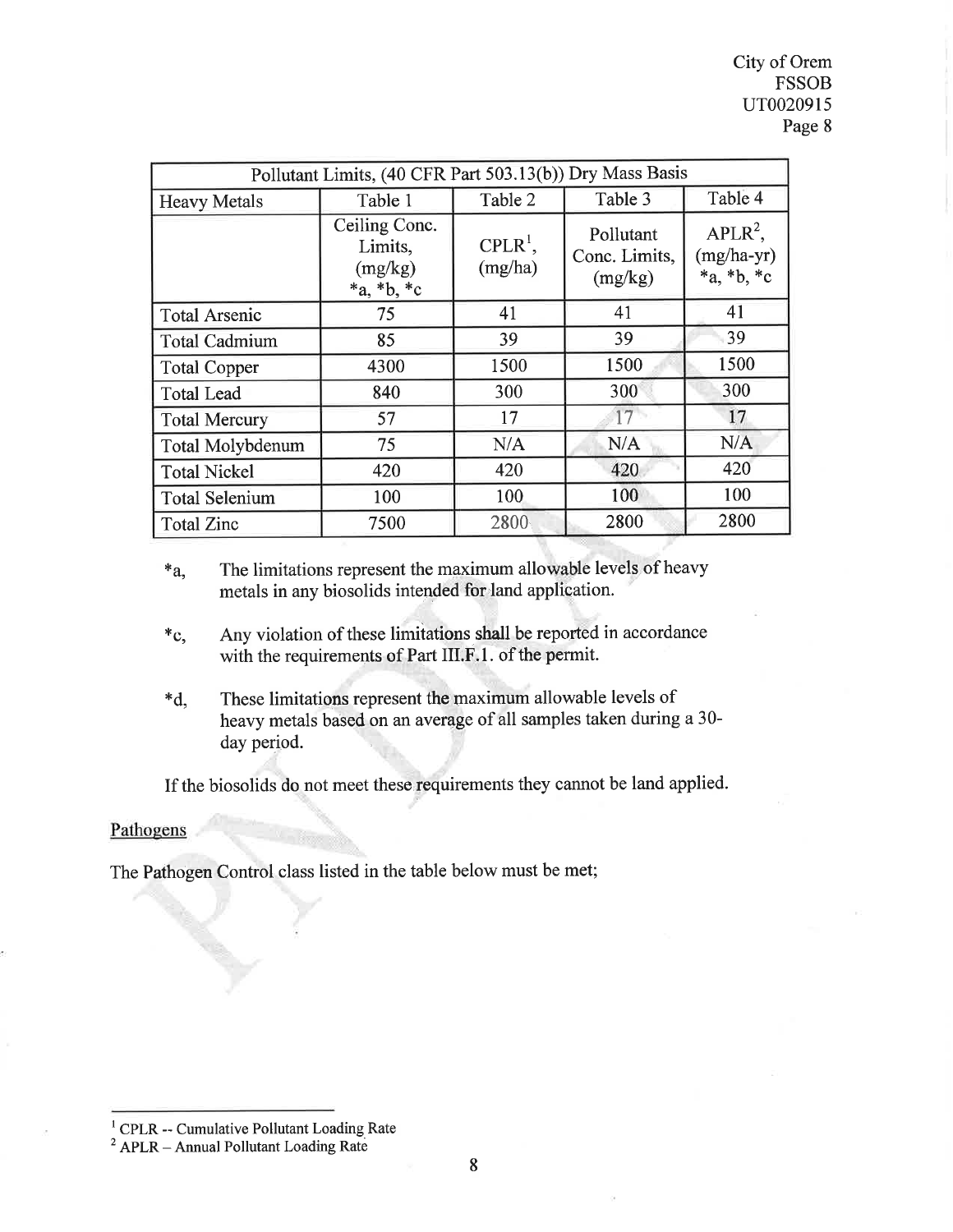| Pathogen Control Class                                                                                                                               |                                                                                              |  |
|------------------------------------------------------------------------------------------------------------------------------------------------------|----------------------------------------------------------------------------------------------|--|
| Class A                                                                                                                                              | Class B                                                                                      |  |
| B Salmonella species -less than three (3)<br>$MPN3$ per four (4) grams total solids (or<br>less than 1,000 fecal coliforms per gram<br>total solids) | Fecal Coliforms - less than 2,000,000<br>colony forming units (CFU) per gram total<br>solids |  |
| Enteric viruses –less than one (1) MPN (or<br>plaque forming unit) per four (4) grams<br>total solids                                                |                                                                                              |  |
| Viable helminth ova $-\text{less}$ than one (1)<br>MPN per four (4) grams total solids                                                               |                                                                                              |  |

Class A Requirements for Home Lawn and Garden Use

If biosolids are land applied to home lawns and gardens, the biosolids need to be treated by <sup>a</sup> specific process to further reduce pathogens (PFRP), and'meet a microbiological limit of less than less than 3 most probable number (MPN) of Salmonella per 4 grams of total solids (or less than 1,000 most probable number (MPN/g) of fecal coliform per gram of total solids) to be considered Class A biosolids. Orem may achieve PFRP through one of the following methods;

- 1. Class A Alternative 6- The density of fecal coliform in the sewage sludge shall be less than 1000 MPN per gram oftotal solids (dry weight basis) at the time the sewage sludge is used or disposed; at the time the sewage sludge is prepared for sale or given away,  $(40 \text{ CFR } 503.32(a)(8)(ii))$ .
- 2. Class A Alternative 1-<br>Thermally Treated Sewage sludge The temperature of the sewage sludge that is used or disposed shall be maintained at a specific value for a period of time  $50^{\circ}$  C (122°F) or higher for at least 5 days), (40 CFR  $503.32(a)(3)(ii)$ .

Both of these composting methods are found under (40 CFR 503.32(a).

The practice of sale or giveaway to the public is an acceptable use of biosolids of this quality as long as the biosolids continue to meet Class A standards with respect to pathogens. If the biosolids do not meet Class A pathogen standards the biosolids cannot be sold or given away to the public, and the permittee will need find another method of beneficial use or disposal.

# Pathogens Class B

If biosolids are to be land applied for agriculture or land reclamation the solids need to be treated by a specific process to significantly reduce pathogens (PSRP). Orem may achieve PSRP through one of the following methods:

1. Under 40 CFR 503.32 (b)(2), Orem may test the biosolids and must meet a

 $3$  MPN  $-Most$  Probable Number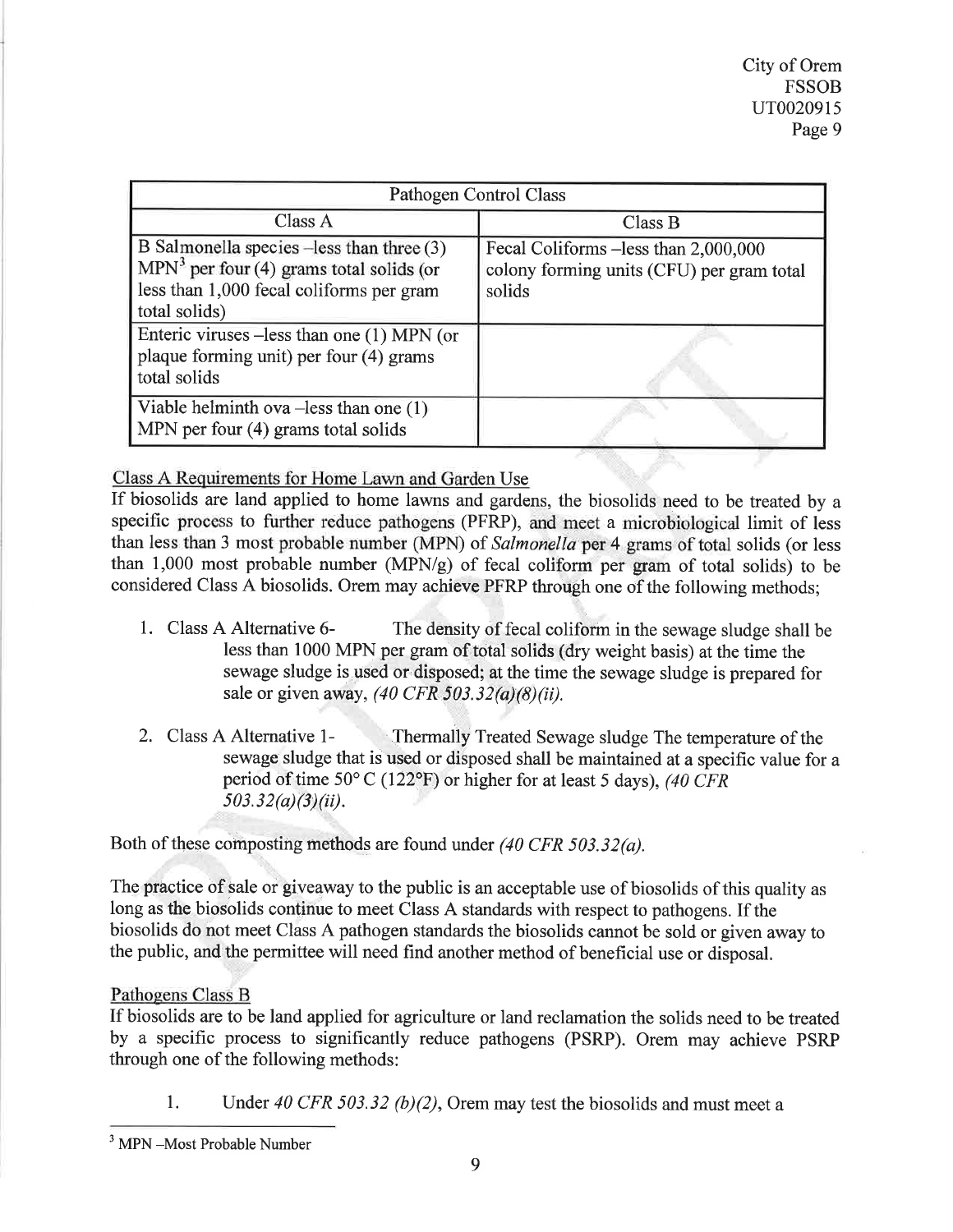microbiological limit of less than 2,000,000 MPN of fecal coliform per gram for the biosolids to be considered Class B biosolids with respect to pathogens.

Under 40 CFR 503.32 (b)(3) The PSRP may be accomplished through anaerobic digesters that have a minimum retention time of 15 days at 95° F (35 $\degree$ C) or 60 days at 68 $\degree$  F (20 $\degree$ C). 2.

# Vector Attraction Reduction (VAR)

If the biosolids are land applied Orem will be required to meet VAR through the use of a method of listed under  $40 \text{ CFR } 503.33$ . Orem intends to meet the vector attraction reduction Orem intends to meet the vector attraction reduction requirements through the methods listed below.

1. Under 40 CFR 503.33(b)(1), the solids need to be treated through anaerobic digestion for at least 15 days at a temperature of a least 35 $\degree$  C (95 $\degree$  F) with a 38% reduction of volatile solids.

If the biosolids do not meet a method of VAR, the biosolids cannot be land applied.

If the permittee intends to use another one of the listed alternatives in  $40$  CFR 503.33, the Director and the EPA must be informed at least thirty (30) days prior to its use. This change may be made without additional public notice

### Landfill Monitoring .

Under 40 CFR 258, the landfill monitoring requirements include a paint filter test to determine if the biosolids exhibit free liquid. If the biosolids do not pass a paint filter test, the biosolids cannot be disposed in the sanitary landfill  $(40 \text{ CFR } 258.28(c)(1))$ .

### Record Keeping

The record keeping requirements from  $40$  CFR 503.17 are included under Part III.G. of the permit. The amount of time the records must be maintained are dependent on the quality of the biosolids in regards to the metals concentrations. If the biosolids continue to meet the metals limits of Table 3 of 40 CFR 503.13, and are sold or given away the records must be retained for a minimum of five years. If the biosolids are disposed in a landfill the records must retained for <sup>a</sup> minimum of five years.

### Reporting

Orem must report annually as required in 40 CFR 503.18. This report is to include the results of all monitoring performed in accordance with *Part III.B* of the permit, information on management practices, biosolids treatment, and certifications. This report is due no later than February 19 of each year. Each report is for the previous calendar year.

# MONITORING DATA

# METALS MONITORING DATA

Orem was required to sample for metals at least FOUR times in20l4. Orem sampled and the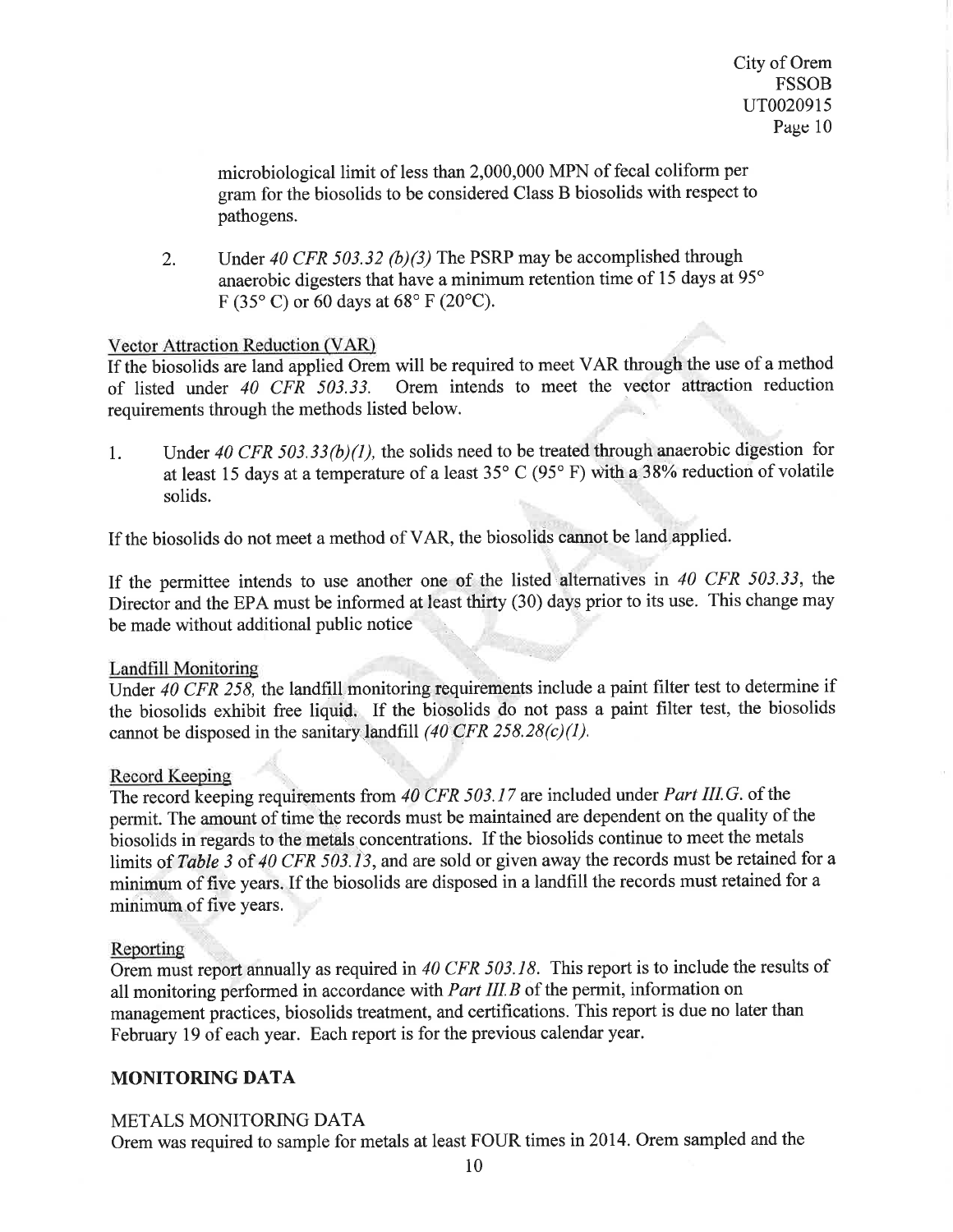Class B biosolids four times. All biosolids land applied in2014 met Table 3 of 40 CFR 503.I3, therefore the Orem biosolids qualify as EQ with regards to metals. The monitoring data is below.

| PERMITTEE Metals Monitoring Data, 20XX (Land Application) |                       |                |                |  |
|-----------------------------------------------------------|-----------------------|----------------|----------------|--|
| Parameter                                                 | Table 3, mg/kg        | Average, mg/kg | Maximum, mg/kg |  |
|                                                           | (Exceptional Quality) |                |                |  |
| Arsenic                                                   | 41.0                  | 10.19          | 17.4           |  |
| Cadmium                                                   | 39.0                  | 3.13           | 5.93           |  |
| Copper                                                    | 1,500.0               | 477            | 550            |  |
| Lead                                                      | 300.0                 | 25.64          | 45.3           |  |
| Mercury                                                   | 17.0                  | 2.09           | 4.27           |  |
| Molybdenum                                                | 75.0                  | 40.84          | 140            |  |
| Nickel                                                    | 400.0                 | 70.05          | 140            |  |
| Selenium                                                  | 36.0                  | 23.04          | 59.3           |  |
| Zinc                                                      | 2,800.0               | 694            | 1010           |  |

Orem Metals Monitoring Data 2014

### PATHOGEN MONITORING DATA (Anaerobic Cake)

Orem monitored the anaerobic biosolids (sludge cake) for pathogens l1 times. All biosolids land applied in20l4 met the Class B pathogen standards through anaerobic digestion. The monitoring data is below

Orem Fecal Coliform Monitoring Data 2014 (Anaerobic Cake)

| Average of Six Samples, Most Probable | Maximum of Six Samples, Most Probable |
|---------------------------------------|---------------------------------------|
| Number Per Gram (2014)                | Number Per Gram (2014)                |
| 30                                    |                                       |

# STORM WATER

### STORMWATER REQUIREMENTS

Storm water provisions are included in this combined UPDES permit.

The storm water requirements are based on the UPDES Multi-Sector General Permit for Storm Water Discharges for Industrial Activity, General Permit No. UTR000000 (MSGP). All sections of the MSGP that pertain to discharges from wastewater treatment plants have been included and sections which are redundant or do not pertain have been deleted.

The permit requires the preparation and implementation of a storm water pollution prevention plan for all areas within the confines of the plant. Elements of this plan are required to include: 1. The development of a pollution prevention team: 2. Development of drainage maps and materials stockpiles: 3. An inventory of exposed materials: 4. Spill reporting and response procedures: 5. A preventative maintenance program: 6. Employee training: 7. Certification that storm water discharges are not mixed with non-storm water discharges: 8. Compliance site evaluations and potential pollutant source identification, and: 9. Visual examinations of storm water discharges.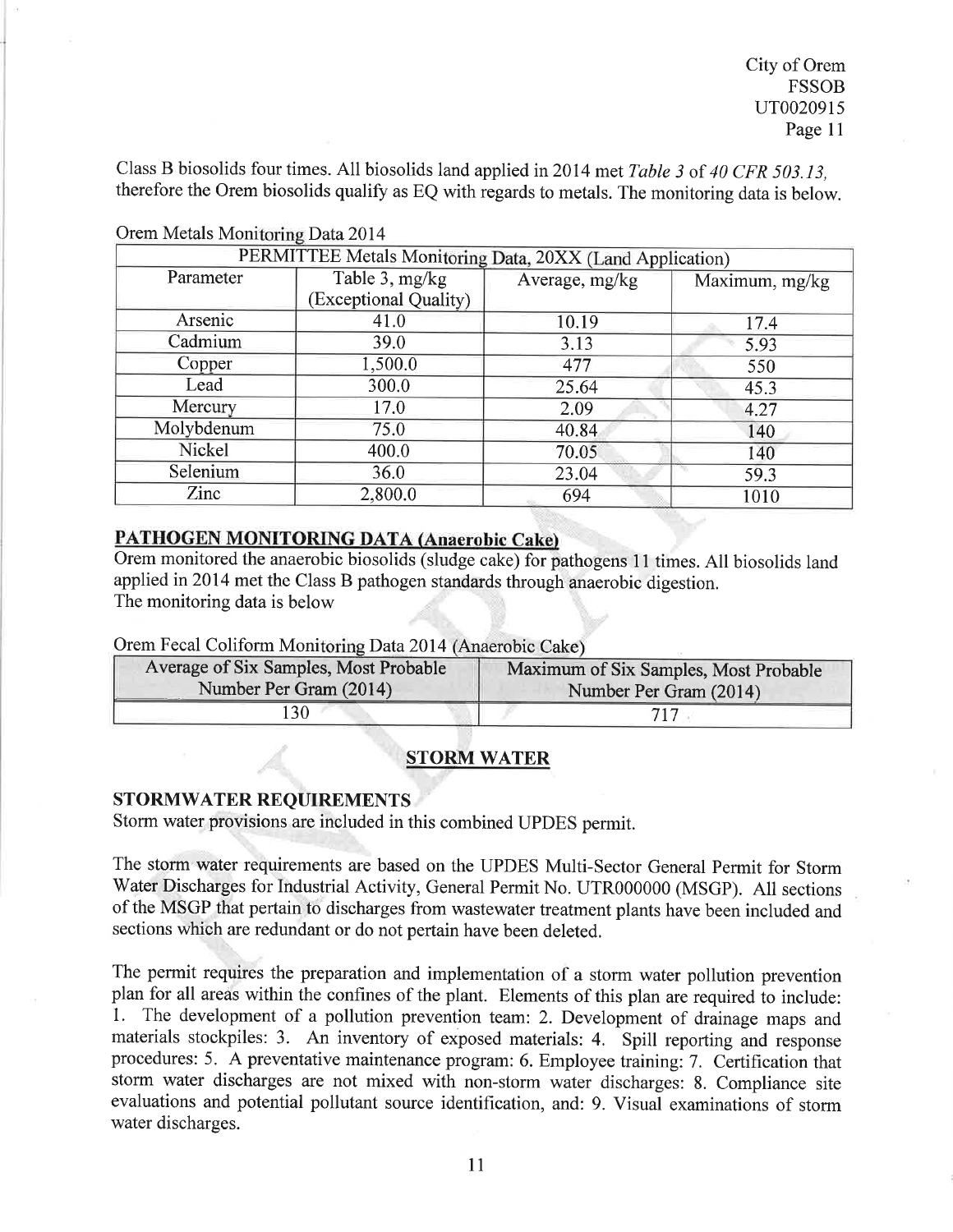Orem is currently covered under the UPDES Multi Sector General Permit for Industrial Activities.

#### PRETREATMENT REQUIREMENTS

The pretreatment requirements remain the same as in the current permit with the permittee administering an approved pretreatment program. Any changes to the program must be submitted to the Division of Water Quality. Authority to require a pretreatment program is provided for in 19-5-108 UCA, 1953 ann. and UAC R317-8-8.

The permittee will be required to perform an annual evaluation of the need to reyise or develop technically based local limits to implement the general and specific prohibitions of 40 CFR Part 403.5(a) and Part 403.5(b). This evaluation may indicate that present local limits are This evaluation may indicate that present local limits are sufficiently protective, or that they must be revised. As part of this evaluation, the permit requires quarterly influent and effluent monitoring for metals and yearly organic toxics listed in R317-8-7.5 and sludge monitoring for potential pollutants listed in 40 CFR 503.

### BIOMONITORING REQUIREMENTS

A nationwide effort to control toxic discharges where effluent toxicity is an existing or potential concern is regulated in accordance with the State of Utah Permitting and Enforcement Guidance Document for Whole Effluent Toxicity Control (biomonitoring). Authority to require effluent biomonitoring is provided in Permit Conditions, UAC R317-8-4.2, Permit Provisions, UAC  $R317-8-5.3$  and Water Ouality Standards, UAC R317-2-5 and R317-2-7.2.

Since the permittee is a major municipal discharger, the renewal permit will again require whole effluent toxicity (WET) testing. A review of the past three years of WET testing results indicates that no pattern of toxicity has been reportêd. Therefore, the permittee will continue Chronic WET testing using one species quarterly, alternating between Ceriodaphnia dubia and Pimephales promelas (fathead minnow). The permit will contain the standard requirements for re-testing upon failure of a WET test, and for a Toxicity Reduction Evaluation (TRE) as appropriate

Chronic toxicity occurs when the  $IC_{25}$  is less than 92% effluent dilution. The permit will also contain a toxicity limitation re-opener provision. This provision allows for modification of the permit at any time to include WET limitations and/or increased WET monitoring, should additional information indicate the presence of toxicity in the discharge.

#### PERMIT DURATION

It is recommended that this permit be effective for a duration of five (5) years.

Drafted by Jennifer Robinson, Discharge Daniel Griffin, Biosolids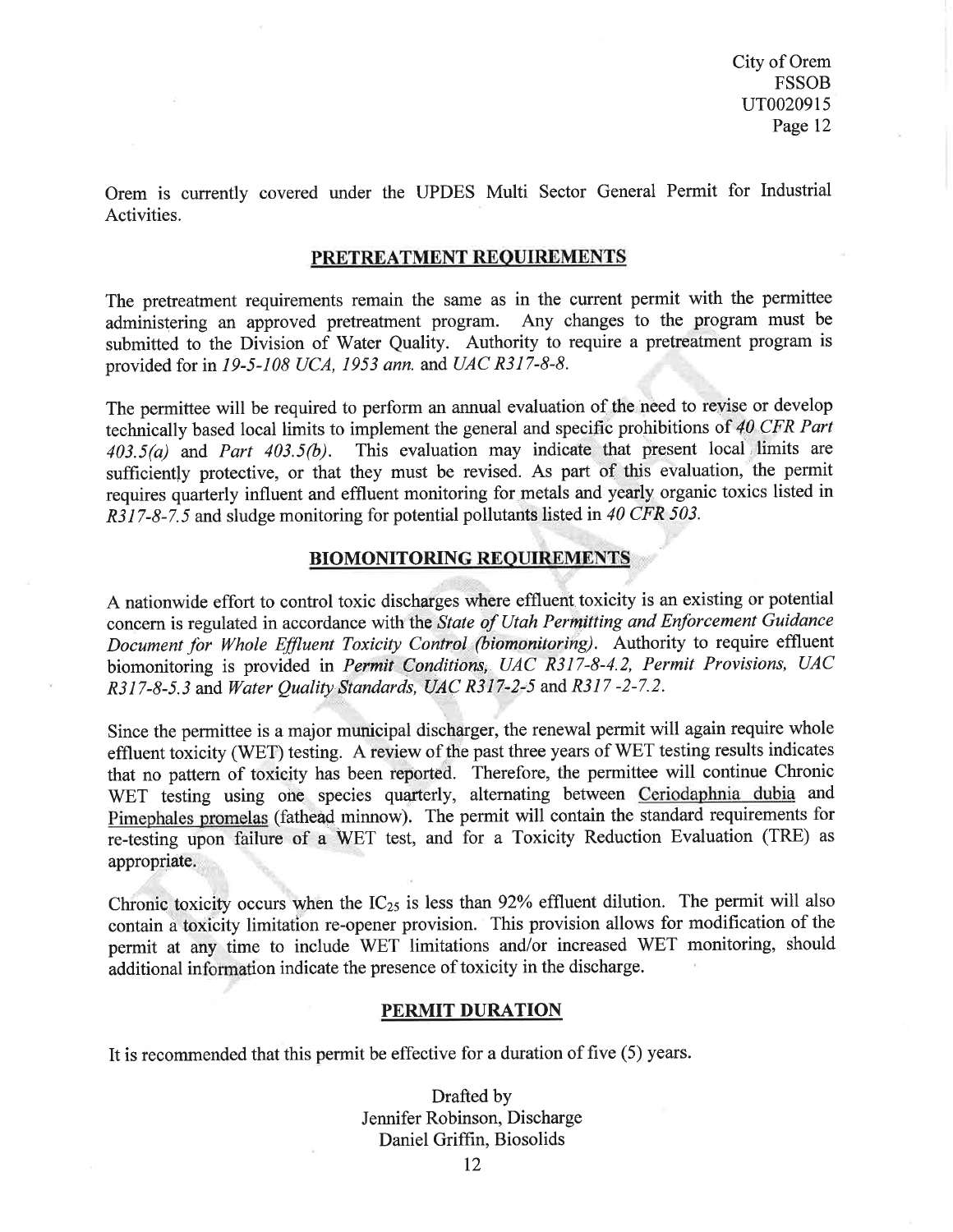City of Orem FSSOB uT002091s Page 13

# Mike George, Storm Water Mike Herkimer, WET Matthew Garn, Pretreatment Utah Division of Water Quality